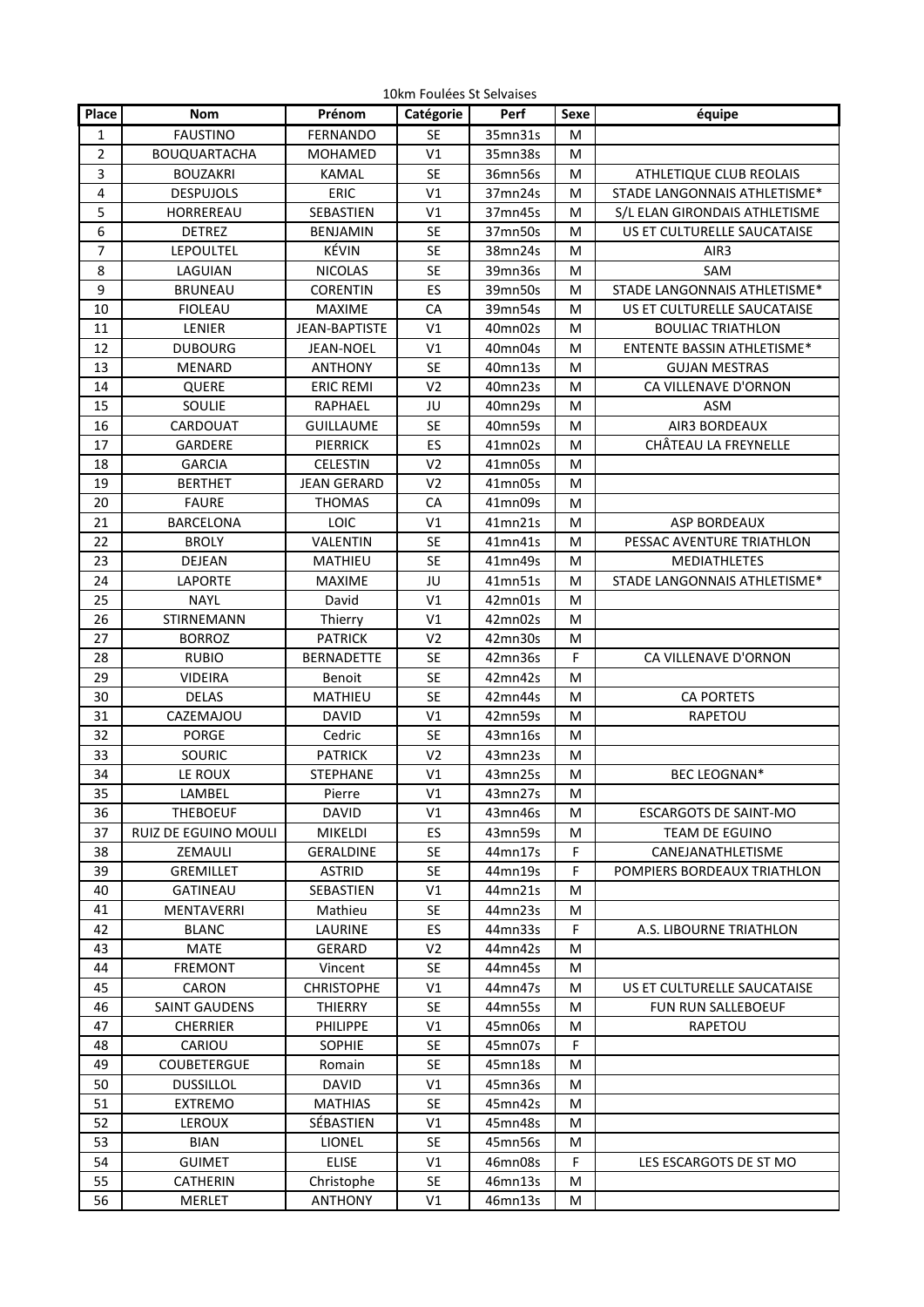| 57  | <b>QUERE</b>       | <b>LUDOVIC</b>     | V <sub>2</sub> | 46mn14s | M |                                |
|-----|--------------------|--------------------|----------------|---------|---|--------------------------------|
| 58  | SAVARY             | <b>BRUNO</b>       | V1             | 46mn17s | м | <b>SCAP CADAUJAC</b>           |
| 59  | <b>ARROUAYS</b>    | <b>JEAN CLAUDE</b> | V <sub>3</sub> | 46mn20s | M | LES ESCARGOTS DE ST MO         |
| 60  | <b>ROLAND</b>      | <b>JULIEN</b>      | V1             | 46mn31s | M |                                |
| 61  | <b>BARDIN</b>      | <b>BERNARD</b>     | V3             | 46mn36s | М |                                |
| 62  | <b>CHEVROLLIER</b> | <b>CAROLINE</b>    | ES             | 46mn41s | F |                                |
| 63  | CARRE              | LAURENT            | V1             | 46mn49s | м |                                |
| 64  | <b>CROGUENNEC</b>  | <b>BAPTISTE</b>    | CA             | 46mn52s | M |                                |
| 65  | <b>PROUX</b>       | <b>ELISE</b>       | <b>SE</b>      | 46mn56s | F | PESSAC AC                      |
| 66  | <b>BERTON</b>      | PASCAL             | V <sub>2</sub> | 47mn05s | M |                                |
| 67  | <b>BIDET</b>       | MELANIE            | <b>SE</b>      | 47mn17s | F | CA VILLENAVE D'ORNON           |
| 68  | FRADJ              | SKANDER            | V1             | 47mn20s | М |                                |
| 69  | <b>BURUCOA</b>     | <b>BENOIT</b>      | V <sub>3</sub> | 47mn31s | М | ESCARGOTS DE SAINT MORILLON    |
| 70  | <b>DUTRUCH</b>     | <b>BERNARD</b>     | V3             | 47mn36s | М |                                |
| 71  | LOU POUEYOU        | <b>CELINE</b>      | V1             | 47mn37s | F |                                |
| 72  | <b>DIOLEZ</b>      | GERARD             | V <sub>2</sub> | 47mn52s | M | <b>AS LIBOURNE</b>             |
| 73  | LOHIER             | <b>GREGORY</b>     | V1             | 48mn10s | M | <b>SCAP CADAUJAC</b>           |
| 74  | <b>MASSINON</b>    | <b>BRUNO</b>       | V1             | 48mn33s | М | <b>DBS</b>                     |
| 75  | GIRARDI            | JEAN-MARC          | <b>SE</b>      | 48mn34s | M | <b>DBS</b>                     |
| 76  | <b>DUSSAUD</b>     | <b>MARIE</b>       | <b>SE</b>      | 48mn46s | F |                                |
| 77  | GREAU              | JEREMY             | V1             | 48mn54s | м | CA VILLENAVE D'ORNON           |
| 78  | <b>THIERRY</b>     | Leo                | CA             | 48mn56s | М | STADE LANGONNAIS ATHLETISME    |
| 79  | PIEROPAN           | Mathieu            | <b>SE</b>      | 48mn59s | м |                                |
| 80  | <b>MALIFARGES</b>  | <b>DIDIER</b>      | V <sub>2</sub> | 49mn05s | M |                                |
| 81  | <b>REYMOND</b>     | Quentin            | CA             | 49mn17s | М |                                |
| 82  | <b>CHARTIER</b>    | Mathieu            | <b>SE</b>      | 49mn20s | M |                                |
| 83  | <b>FREMONT</b>     | Alexandre          | <b>SE</b>      | 49mn36s | M |                                |
| 84  | <b>DEVEIL</b>      | <b>CHRISTOPHE</b>  | V1             | 49mn42s | M |                                |
| 85  | <b>KHELAFA</b>     | SABRINA            | <b>SE</b>      | 50mn00s | F | <b>USAT</b>                    |
| 86  | CORAZZA            | <b>BORIS</b>       | <b>SE</b>      | 50mn01s | M |                                |
| 87  | <b>FOURNIER</b>    | <b>LUDOVIC</b>     | V1             | 50mn03s | М |                                |
| 88  | VIALA              | <b>JACQUES</b>     | V <sub>3</sub> | 50mn06s | M |                                |
| 89  | <b>HOLTZHEYER</b>  | <b>CHRISTOPHE</b>  | V <sub>2</sub> | 50mn29s | м |                                |
| 90  | LAGROLLET          | <b>CHRISTOPHE</b>  | V1             | 50mn39s | м |                                |
| 91  | <b>MAHY</b>        | <b>FREDERIC</b>    | V1             | 50mn54s | М |                                |
| 92  | <b>CONTIS</b>      | <b>NADEGE</b>      | V <sub>2</sub> | 50mn59s | F | <b>BEC LEOGNAN*</b>            |
| 93  | <b>ETCHELECU</b>   | JEAN-JOSÉ          | V1             | 51mn03s | М |                                |
| 94  | RIBET              | Sébastien          | SE             | 51mn04s | М |                                |
| 95  | <b>VIDEIRA</b>     | Manuel             | V <sub>2</sub> | 51mn06s | М |                                |
| 96  | <b>BROLY</b>       | AURELIEN           | <b>SE</b>      | 51mn06s | М |                                |
| 97  | LAGARDE            | <b>CHARLES</b>     | SE             | 51mn16s | М |                                |
| 98  | <b>MEIRELES</b>    | <b>CELINE</b>      | <b>SE</b>      | 51mn20s | F |                                |
| 99  | <b>MONTRE</b>      | <b>GEORGES</b>     | V <sub>4</sub> | 51mn37s | М |                                |
| 100 | <b>ALLOUCH</b>     | CATHERINE          | V1             | 51mn50s | F |                                |
| 101 | <b>BLANC</b>       | <b>BERNARD</b>     | V3             | 51mn52s | М | US ET CULTURELLE SAUCATAISE    |
| 102 | <b>HOSTEIN</b>     | VALERIE            | V1             | 51mn55s | F | CA VILLENAVE D'ORNON           |
| 103 | <b>BAHROUN</b>     | MARIELLE           | V1             | 51mn59s | F | BEAUTIRAN SPORT NATURE ET CYCL |
| 104 | CAVIGNAC           | ANNE-LAURE         | ES             | 52mn09s | F | <b>SAGC TRIATHLON</b>          |
| 105 | ARMAND             | DAMIEN             | V1             | 52mn15s | M |                                |
| 106 | PLET               | ARNAUD             | <b>SE</b>      | 52mn18s | M | UBM RUN AND CO                 |
| 107 | <b>BROSSET</b>     | XAVIER             | V1             | 52mn35s | M |                                |
| 108 | WEBER              | <b>JEROME</b>      | SE             | 52mn36s | М |                                |
| 109 | <b>FILIPPINI</b>   | RICHARD            | V <sub>2</sub> | 52mn45s | М | <b>DBS</b>                     |
| 110 | <b>HONTANG</b>     | DANIEL             | SE             | 52mn58s | М |                                |
| 111 | <b>BRIGNARD</b>    | JEAN-JACQUES       | V <sub>2</sub> | 53mn02s | М |                                |
| 112 | <b>BERNET</b>      | SEBASTIEN          | V1             | 53mn05s | М |                                |
| 113 | BERNALEAU          | <b>CÉCILE</b>      | <b>SE</b>      | 53mn21s | F |                                |
| 114 | WOJCIESZONAK       | <b>JACQUES</b>     | V3             | 53mn54s | M | CHU BORDEAUX                   |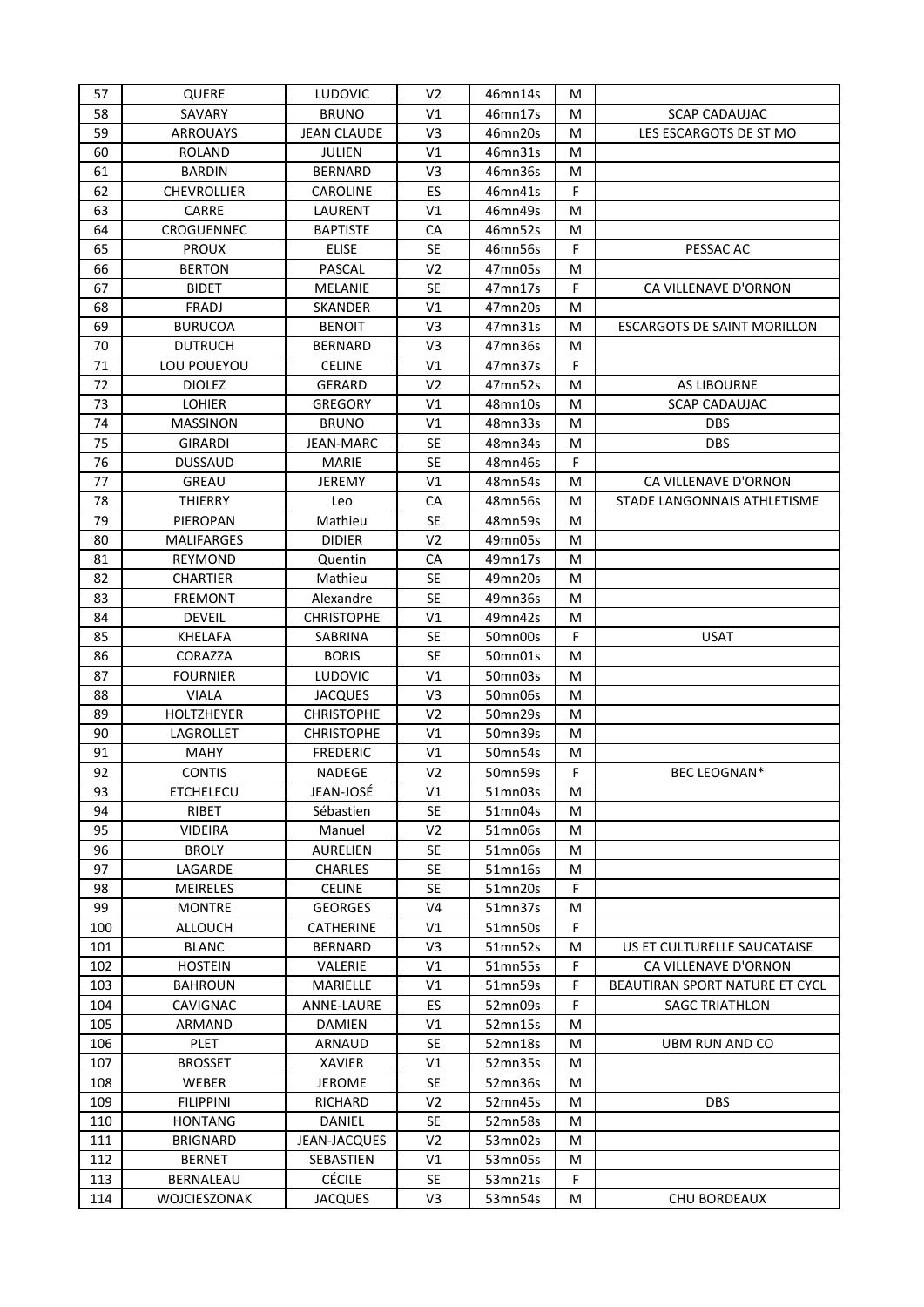| 115 | <b>GUYONVARCH</b>      | Yannick            | V <sub>2</sub> | 53mn58s | М           |                                |
|-----|------------------------|--------------------|----------------|---------|-------------|--------------------------------|
| 116 | <b>MAUMON</b>          | <b>CEDRIC</b>      | <b>SE</b>      | 54mn11s | М           |                                |
| 117 | <b>MEGDAD</b>          | <b>CHRIS</b>       | <b>SE</b>      | 54mn14s | M           |                                |
| 118 | <b>CAILLETTE</b>       | <b>PHILIPPE</b>    | V <sub>2</sub> | 54mn24s | M           | <b>SCAP CADAUJAC</b>           |
| 119 | <b>POUY</b>            | <b>JEAN PIERRE</b> | V1             | 54mn38s | M           |                                |
| 120 | <b>GUILLET</b>         | SABRINA            | <b>SE</b>      | 54mn39s | F           | US ET CULTURELLE SAUCATAISE    |
| 121 | <b>BATIFOL</b>         | LOLA               | <b>SE</b>      | 54mn40s | F           | AIR3                           |
| 122 | REMAZEILLES            | <b>DOMINIQUE</b>   | V <sub>2</sub> | 54mn41s | м           |                                |
| 123 | <b>COSTE</b>           | <b>ETIENNE</b>     | <b>SE</b>      | 54mn43s | M           |                                |
| 124 | ASSENSION              | <b>FLORENCE</b>    | V <sub>2</sub> | 54mn52s | F           | <b>BRUGES RESPIRE</b>          |
| 125 | <b>ETHEVE</b>          | <b>BENJAMIN</b>    | ES             | 54mn54s | M           |                                |
| 126 | <b>FRANCISCO</b>       | Eloise             | SE             | 55mn04s | F           |                                |
| 127 | <b>PATRIAT</b>         | REGIS              | V <sub>2</sub> | 55mn13s | М           |                                |
| 128 | <b>PHILIPPOT</b>       | <b>ELODIE</b>      | <b>SE</b>      | 55mn13s | F           | US ET CULTURELLE SAUCATAISE    |
| 129 | SANCEY                 | <b>THOMAS</b>      | CA             | 55mn18s | М           |                                |
| 130 | <b>FOURTEAU</b>        | Sylvie             | V1             | 55mn21s | F           |                                |
| 131 | <b>BERNARD</b>         | Marc               | <b>SE</b>      | 55mn31s | M           |                                |
| 132 | <b>MARQUETTE</b>       | Cecile             | <b>SE</b>      | 55mn50s | F           | STADE LANGONNAIS ATHLETISME    |
| 133 | LISSARRE               | <b>JOHANNA</b>     | <b>SE</b>      | 55mn52s | F           | <b>SCAP CADAUJAC</b>           |
| 134 | TREGUIER               | <b>ROGER</b>       | V <sub>4</sub> | 55mn58s | M           | <b>CLUB IBM FRANCE</b>         |
| 135 | PEREZ                  | Mickael            | <b>SE</b>      | 56mn04s | M           |                                |
| 136 | CHAMPION               | <b>CELINE</b>      | V <sub>1</sub> | 56mn09s | F           |                                |
| 137 | <b>MARTINON</b>        | <b>EMILIE</b>      | <b>SE</b>      | 56mn25s | F           | FEDERATION SPORTIVE DE LA POLI |
| 138 | <b>TOLSTOI</b>         | ALEXANDRA          | V <sub>1</sub> | 56mn27s | F           | <b>SCAP CADAUJAC</b>           |
| 139 | <b>GIMBRES</b>         | <b>STÉPHANIE</b>   | V <sub>1</sub> | 56mn27s | F           | <b>SCAP CADAUJAC</b>           |
| 140 | <b>BARBETTE</b>        | том                | <b>SE</b>      | 56mn30s | М           |                                |
| 141 | <b>DUFOUR</b>          | JEAN               | V3             | 56mn34s | М           |                                |
| 142 | <b>GARCIA</b>          | <b>QUENTIN</b>     | <b>SE</b>      | 56mn35s | M           |                                |
| 143 | <b>IRIARTE</b>         | <b>CHRISTIAN</b>   | V1             | 56mn47s | M           | US ET CULTURELLE SAUCATAISE    |
| 144 | BELLEC-REBELLER        | MARIE-ANDREE       | V <sub>2</sub> | 57mn06s | $\mathsf F$ | <b>CA PORTETS</b>              |
| 145 | <b>RIBOWSKY</b>        | ESTÈLE             | V <sub>1</sub> | 57mn07s | F           | <b>US TALENCE</b>              |
| 146 | LORAIN                 | <b>CHRISTOPHE</b>  | V <sub>2</sub> | 57mn08s | м           |                                |
| 147 | <b>NOEL</b>            | Julien             | <b>SE</b>      | 57mn13s | М           |                                |
| 148 | MARIE                  | <b>GUILLAUME</b>   | <b>SE</b>      | 57mn15s | м           |                                |
| 149 | <b>BROSSET-VINCENT</b> | SANDRA             | V <sub>1</sub> | 57mn15s | F           | <b>CA PORTETS</b>              |
| 150 | MAZAUD                 | LAETITIA           | V <sub>1</sub> | 57mn38s | $\mathsf F$ |                                |
| 151 | <b>COLLERIE</b>        | Hervé              | <b>SE</b>      | 57mn45s | M           |                                |
| 152 | <b>GASTON</b>          | <b>THOMAS</b>      | <b>SE</b>      | 57mn50s | M           |                                |
| 153 | AUROUX                 | AUDREY             | V1             | 58mn05s | F.          |                                |
| 154 | <b>DORIGNAC</b>        | Cerise             | SE             | 58mn10s | F.          |                                |
| 155 | <b>MARIOT</b>          | Justine            | SE             | 58mn10s | F           |                                |
| 156 | PINELLE                | PHILIPPE           | V <sub>2</sub> | 58mn27s | М           |                                |
| 157 | <b>COLLOBERT</b>       | <b>CHRISTOPHE</b>  | V <sub>2</sub> | 58mn27s | М           |                                |
| 158 | <b>MARTIN</b>          | <b>JEAN PIERRE</b> | V3             | 58mn32s | М           | <b>SCAP CADAUJAC</b>           |
| 159 | <b>ROUSSELOT</b>       | Alain              | V <sub>2</sub> | 58mn34s | М           |                                |
| 160 | <b>BUSSON</b>          | GAEL               | V <sub>1</sub> | 58mn48s | F.          |                                |
| 161 | <b>BRUGEL</b>          | STÉPHANE           | V1             | 58mn51s | М           |                                |
| 162 | PEUCH                  | <b>LUDOVIC</b>     | V1             | 58mn54s | М           |                                |
| 163 | <b>PAILLIES</b>        | MARCELLE           | V <sub>3</sub> | 59mn00s | F.          |                                |
| 164 | <b>NICOLAS</b>         | <b>BEATRICE</b>    | V <sub>2</sub> | 59mn02s | F           |                                |
| 165 | <b>FANCELLO</b>        | SANDRINE           | V1             | 59mn10s | F.          | <b>BEC LEOGNAN</b>             |
| 166 | FARGEOT                | VERONIQUE          | V1             | 59mn15s | F           | FEDERATION SPORTIVE DE LA POLI |
| 167 | LUJAN                  | <b>BAPTISTE</b>    | ES.            | 59mn31s | М           |                                |
| 168 | <b>BAILLET</b>         | <b>FABRICE</b>     | V <sub>2</sub> | 59mn32s | М           | RAPETOU                        |
| 169 | <b>MOUSTIE</b>         | SABRINA            | SE             | 59mn32s | F           | RAPETOU                        |
| 170 | COURTADE               | VALERIE            | V1             | 59mn38s | F           | RAPETOU                        |
| 171 | <b>WLOCH</b>           | <b>MARJORIE</b>    | V1             | 59mn43s | F           |                                |
| 172 | FLAMBARD               | <b>PATRICK</b>     | V3             | 59mn50s | М           | <b>DBS</b>                     |
|     |                        |                    |                |         |             |                                |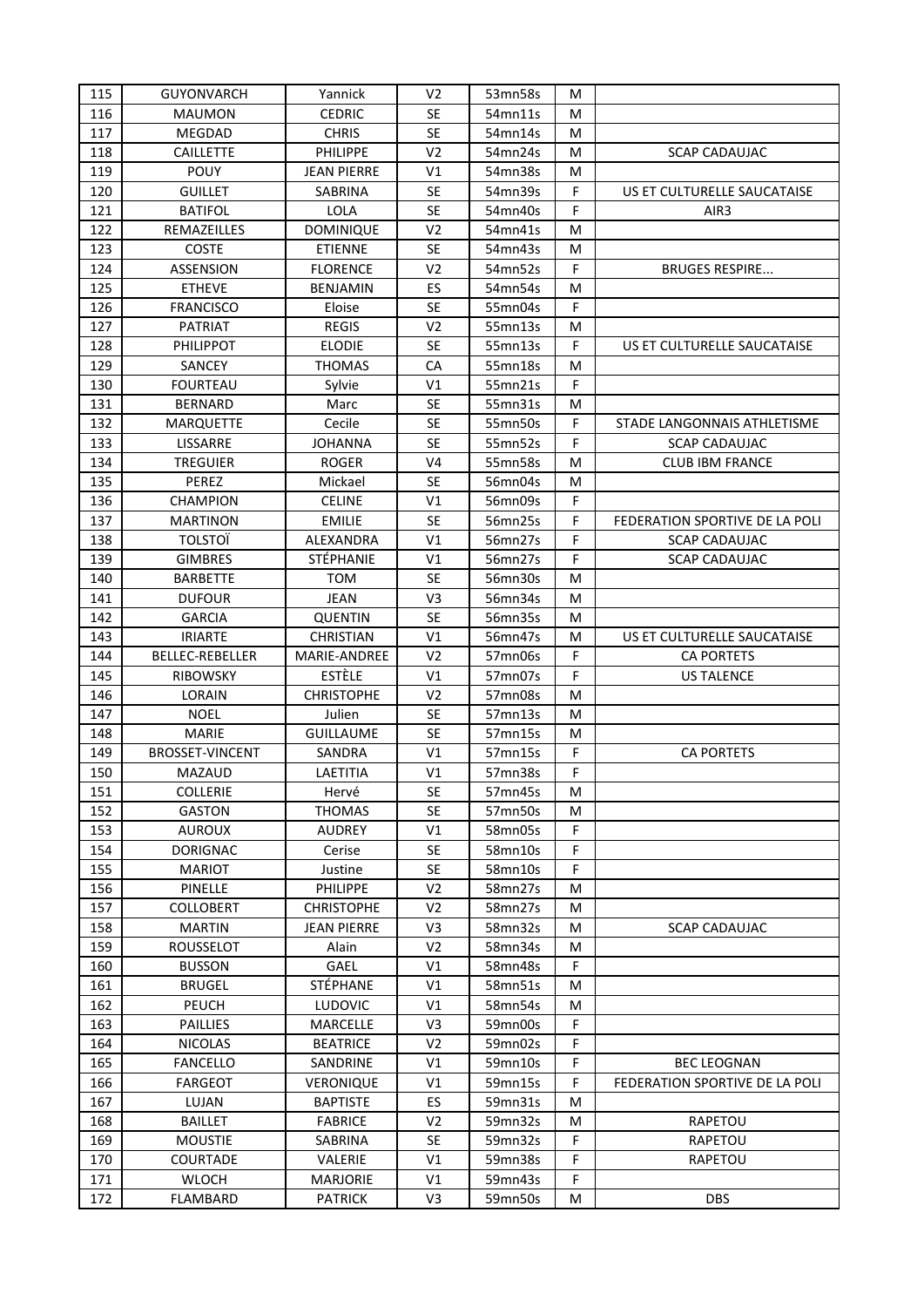| 173 | <b>BERGIA</b>           | <b>CECILE</b>       | <b>SE</b>      | 59mn53s  | F  | CAV                         |
|-----|-------------------------|---------------------|----------------|----------|----|-----------------------------|
| 174 | PEREZ                   | <b>GLADYS</b>       | <b>SE</b>      | 1h00mn00 | F  |                             |
| 175 | <b>BAUDOIN</b>          | <b>NADIA</b>        | V1             | 1h00mn27 | F  |                             |
| 176 | LESPINE                 | SABRINA             | <b>SE</b>      | 1h00mn36 | F  |                             |
| 177 | HUMBERT PUYUELO         | <b>ESTELLE</b>      | V <sub>1</sub> | 1h00mn36 | F  | US ET CULTURELLE SAUCATAISE |
| 178 | DA SILVA                | JONATHAN            | <b>SE</b>      | 1h00mn37 | м  | CAV                         |
| 179 | <b>RERA</b>             | Pascal              | V <sub>1</sub> | 1h00mn41 | M  |                             |
| 180 | <b>DEL GRATTA</b>       | Gilles              | V <sub>2</sub> | 1h00mn44 | M  |                             |
| 181 | DANEY                   | <b>MARIE HELENE</b> | V <sub>4</sub> | 1h01mn09 | F  | RAPETOU                     |
| 182 | VAN DEN BOSCH           | AXEL                | JU             | 1h01mn36 | M  |                             |
| 183 |                         |                     | <b>SE</b>      |          | F  |                             |
|     | <b>VIALA</b>            | SONIA               |                | 1h01mn46 |    |                             |
| 184 | <b>BOURROUSSE</b>       | ELISA-JEANNE        | CA             | 1h02mn04 | F  | US ET CULTURELLE SAUCATAISE |
| 185 | <b>DUPIOL</b>           | <b>PATRICK</b>      | V3             | 1h02mn18 | M  | US ET CULTURELLE SAUCATAISE |
| 186 | CAPDEPONT               | <b>MONIQUE</b>      | V <sub>3</sub> | 1h02mn45 | F  | CHU BORDEAUX                |
| 187 | LESCARRET               | <b>ELODIE</b>       | <b>SE</b>      | 1h02mn47 | F  |                             |
| 188 | <b>LYNCH</b>            | CLAUDE              | V1             | 1h02mn52 | F  | CAV                         |
| 189 | <b>FLAMBARD</b>         | <b>ISABELLE</b>     | V <sub>3</sub> | 1h02mn58 | F  | <b>DBS</b>                  |
| 190 | LOPEZ                   | <b>MURIEL</b>       | V <sub>2</sub> | 1h02mn58 | F  | CA VILLENAVE D'ORNON        |
| 191 | <b>YVOREL</b>           | SANDRINE            | V <sub>1</sub> | 1h03mn01 | F  | CAV                         |
| 192 | <b>GINAILHAC</b>        | <b>FRANCOIS</b>     | V <sub>2</sub> | 1h03mn07 | M  |                             |
| 193 | <b>BESSON</b>           | Pauline             | <b>SE</b>      | 1h03mn51 | F  |                             |
| 194 | <b>ELBAGRAOUI</b>       | <b>NADIA</b>        | <b>SE</b>      | 1h04mn01 | F  |                             |
| 195 | <b>JAGORD</b>           | <b>CHRISTIAN</b>    | V <sub>3</sub> | 1h04mn07 | M  |                             |
| 196 | <b>PAOLINI</b>          | PHILIPPE            | V3             | 1h04mn45 | M  |                             |
| 197 | <b>HERTZOG</b>          | RICHARD             | <b>SE</b>      | 1h04mn49 | M  |                             |
| 198 | COSTAS                  | MAGALIE             | <b>SE</b>      | 1h04mn53 | F  | <b>US TALENCE</b>           |
| 199 | <b>MOREL</b>            | <b>ELISABETH</b>    | V1             | 1h04mn56 | F  | CAV                         |
| 200 | PELLETIER               | AXELLE              | <b>SE</b>      | 1h04mn57 | F  | CA VILLENAVE D'ORNON        |
| 201 | LOPES MONTEIRO          | <b>CHRISTINE</b>    | V <sub>2</sub> | 1h04mn59 | F  |                             |
| 202 | <b>COMTE</b>            | PERRINE             | JU             | 1h04mn59 | F  | <b>USC SAUCATAISE</b>       |
| 203 | <b>CHAUVET</b>          | <b>CLAUDE</b>       | V <sub>4</sub> | 1h05mn13 | м  | UBM RUN AND CO              |
| 204 | <b>CALOT</b>            | RAYMOND             | V <sub>4</sub> | 1h05mn18 | M  |                             |
| 205 |                         | <b>FABIENNE</b>     | <b>SE</b>      |          | F  |                             |
|     | <b>BECHADE</b><br>CARRE |                     |                | 1h05mn36 | F  |                             |
| 206 |                         | <b>ESTELLE</b>      | <b>SE</b>      | 1h05mn40 |    |                             |
| 207 | <b>CHALOT</b>           | <b>JEROME</b>       | V1             | 1h05mn49 | М  |                             |
| 208 | <b>BOUTEILLE</b>        | <b>FLORENCE</b>     | V <sub>1</sub> | 1h05mn58 | F  | US ET CULTURELLE SAUCATAISE |
| 209 | <b>VINCENTE</b>         | Jean-Bernard        | V3             | 1h06mn20 | М  |                             |
| 210 | <b>BOURGUIGNON</b>      | Mathieu             | <b>SE</b>      | 1h06mn27 | М  |                             |
| 211 | <b>DESASSIS</b>         | Esther              | SE             | 1h06mn27 | F  |                             |
| 212 | <b>SEGURA</b>           | Stéphane            | V <sub>2</sub> | 1h06mn31 | М  |                             |
| 213 | LAFITTE                 | <b>VINCENT</b>      | SE             | 1h06mn44 | M  |                             |
| 214 | <b>IGHARBEN</b>         | <b>NADIA</b>        | SE             | 1h07mn06 | F  |                             |
| 215 | <b>MIMAR</b>            | <b>DOMINIQUE</b>    | V3             | 1h07mn25 | F  | <b>CHU</b>                  |
| 216 | MAZET                   | <b>MURIEL</b>       | V1             | 1h07mn39 | F  |                             |
| 217 | LAURENT                 | SYLVIE              | V1             | 1h07mn39 | F  |                             |
| 218 | THOMAZEAU               | <b>MARIE FRANCE</b> | V <sub>3</sub> | 1h07mn49 | M  | C.A.V                       |
| 219 | WOJCIESZONAK            | MARIE-THERESE       | V <sub>3</sub> | 1h07mn53 | F  | CHU BORDEAUX                |
| 220 | RUIZ DE EGUINO MOULI    | OLGA                | V3             | 1h07mn56 | F  | TEAM DE EGUINO              |
| 221 | LAGARDERE               | <b>LOIC</b>         | <b>SE</b>      | 1h07mn56 | М  |                             |
| 222 | CARASSET                | CHRISTIANE          | V3             | 1h08mn03 | F. |                             |
| 223 | <b>MARTINET</b>         | <b>JUSTINE</b>      | <b>SE</b>      | 1h08mn51 | F. |                             |
| 224 | <b>BERTIN</b>           | Catherine           | V3             | 1h09mn36 | F  |                             |
| 225 | <b>ESTIENNE</b>         | Nadine              | V <sub>2</sub> | 1h09mn37 | F  |                             |
| 226 | <b>GASTON</b>           | <b>ALAIN</b>        | V3             | 1h09mn37 | M  |                             |
| 227 | <b>ESMIOL</b>           | <b>OCEANE</b>       | JU             | 1h09mn58 | F  |                             |
| 228 | <b>BECHADE</b>          | AGNES               | V <sub>2</sub> | 1h10mn16 | F  |                             |
| 229 | <b>GOULIERE</b>         | SERGE               | V <sub>3</sub> | 1h10mn29 | M  | BEC LEOGNAN*                |
| 230 | RIMBAULT                | <b>CHRISTEL</b>     | V1             | 1h10mn39 | F  |                             |
|     |                         |                     |                |          |    |                             |